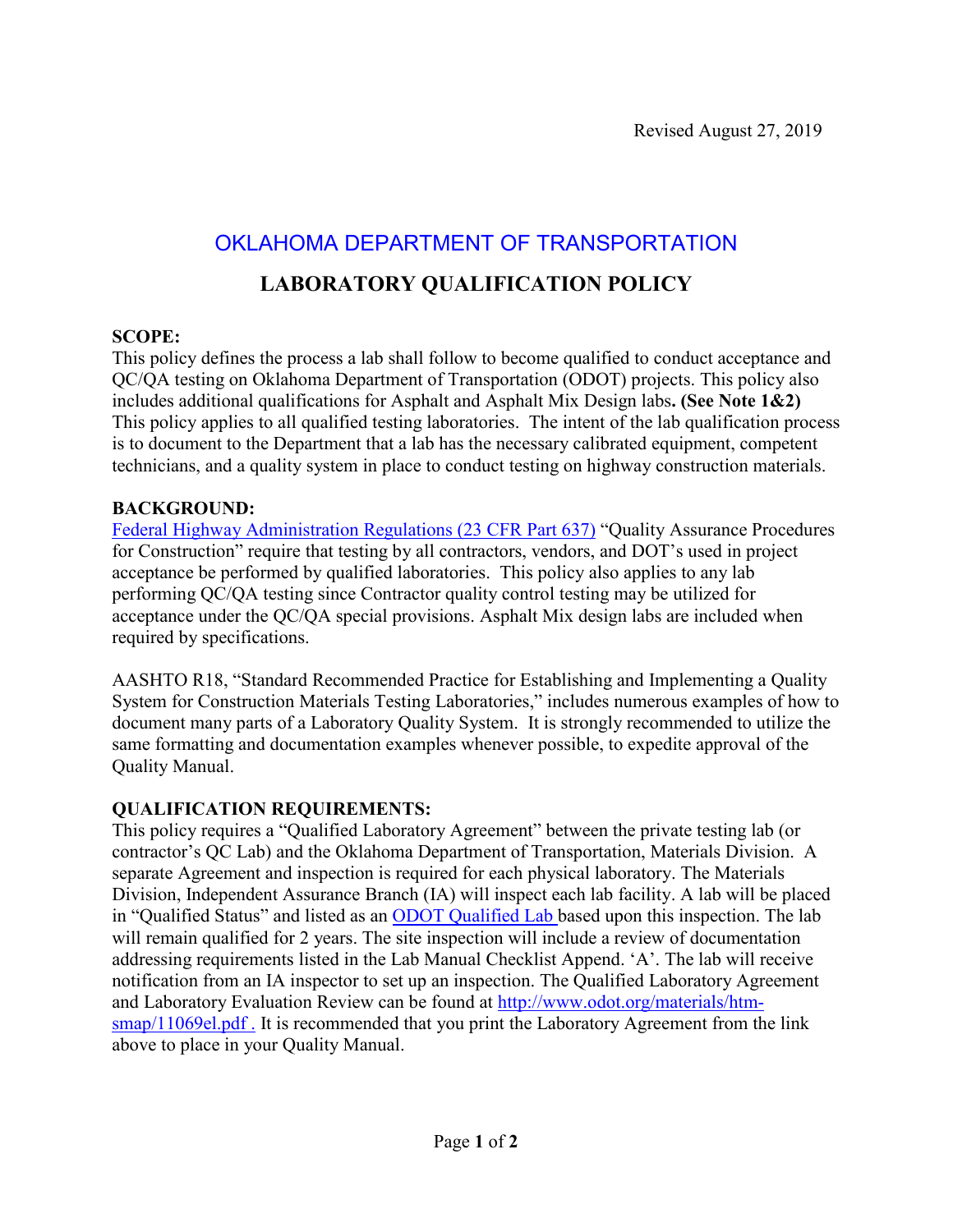*Note 1:* Qualified Asphalt testing laboratory requires:

- Participate in Proficiency Sample Program. (AASHTO re:source)
	- Hot mix Asphalt Ignition Oven Test Sample
	- Hot Mix Asphalt Gyratory
- List Oklahoma Department of Transportation as "Specifier" for AASHTO re:source test.
- Copy of the AASHTO re:source Results within 15 days of final report to the Materials Engineer.
- Copy of the AASHTO re: source Correction Action Report if any within 30 days of final report to the Materials Engineer.

*Note 2*: Asphalt Mix Design qualification requires:

- Current Level I and II Certified Technician in Asphalt Mix Design from the OHMTCB to submit designs.
- Existing qualified lab status for testing Aggregate.
- Existing qualified lab status for testing Asphalt.

Revision 3/6/2015: Changed "ODOT Qualified Lab" hyperlink, located under section "QUALIFICATION REQUIREMENTS", to new URL.

Revision 4/27/2015: Changed "ODOT Qualified Lab" hyperlink, located under section "QUALIFICATION REQUIREMENTS", to new URL.

Revision 6/16/2016: Changed all instances of "Materials and Research Division" to "Materials Division" and "Materials and Research Engineer" to "Materials Engineer". Changed "ODOT Qualified Lab" hyperlink, located under section "QUALIFICATION REQUIREMENTS", to new URL.

Revision 6/5/2017: Changed all instances of "AMRL" to "AASHTO re:source".

Revision 5/2/2018: Changed "ODOT Qualified Lab" hyperlink, located under section "QUALIFICATION REQUIREMENTS", to new URL.

Revision 8/29/2018: Changed "The Lab will receive written notification of qualification along with signed agreement" to "The Qualified Laboratory Agreement and Laboratory Evaluation Review can be found at [http://www.odot.org/materials/htm-smap/11069el.pdf."](http://www.odot.org/materials/htm-smap/11069el.pdf.), located near bottom of first paragraph of section "QUALIFICATION REQUIREMENTS". Added the sentence "It is recommended that you print the Laboratory Agreement from the link above to place in your Quality Manual." to the bottom of first paragraph of section "QUALIFICATION REQUIREMENTS". Changed "Federal Highway Administration Regulations (23 CFR Part 637)" hyperlink, located under section "BACKGROUND", to new URL.

Revision 8/27/2019: Changed "Copy of the AASHTO re:source Corrective Action Report if any to the Materials Engineer. To "Copy of the AASHTO re:source Corrective Action Report if any within 30 days of final report to the Materials Engineer." Located in the last sentence in (*Note 1*  on Page 2).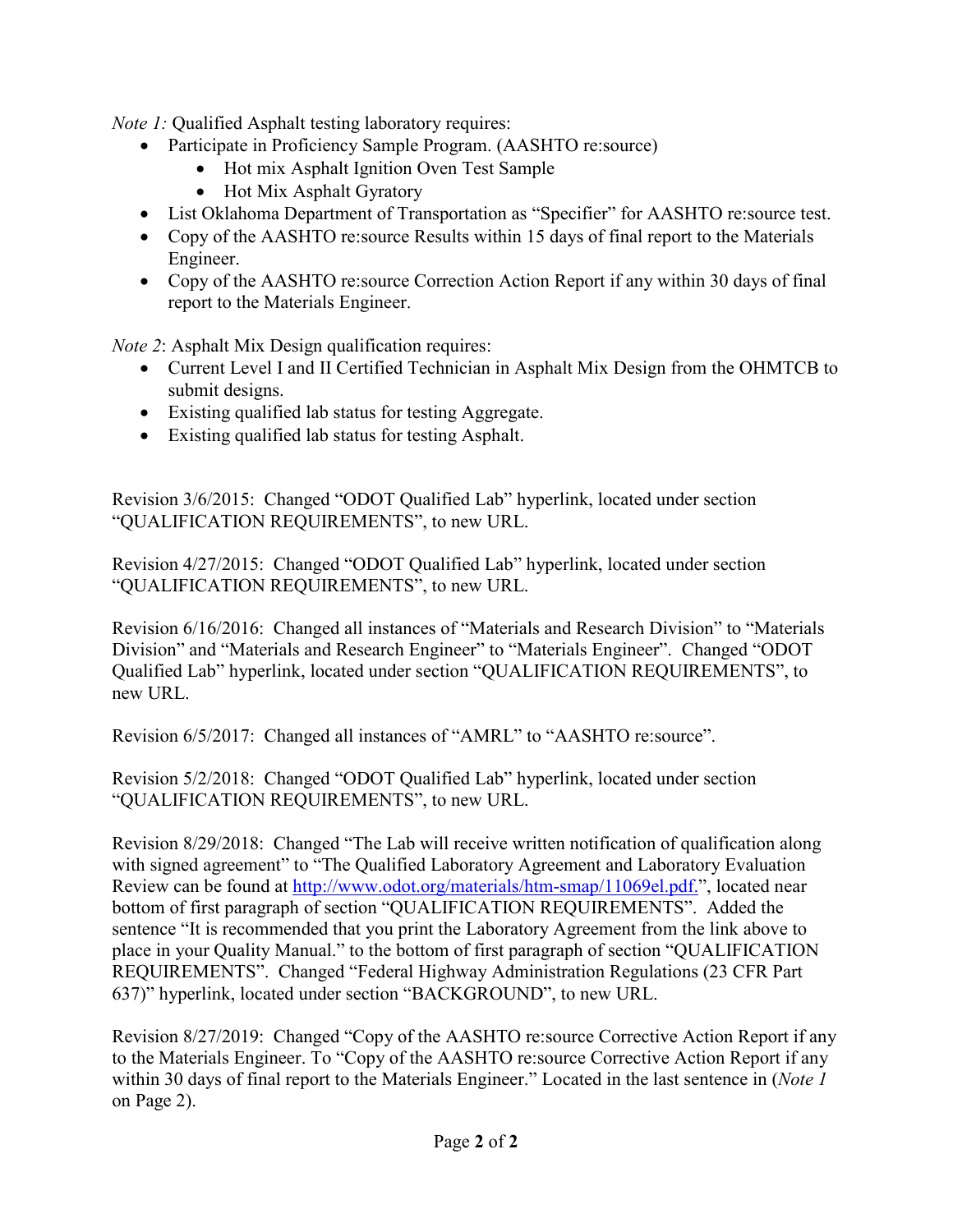

Revised March 11, 2020

## OKLAHOMA DEPARTMENT OF TRANSPORTATION **QUALIFIED LABORATORY AGREEMENT**

This is an agreement between the Oklahoma Department of Transportation and a private laboratory. This agreement is for a specific laboratory in a single location (or mobile lab) and is not an endorsement of other labs owned or operated by the same company.

To assure proper testing procedures for materials used on Oklahoma Department of Transportation projects,

 $\_$  , and the contribution of the contribution of  $\mathcal{L}_1$  , and  $\mathcal{L}_2$  , and  $\mathcal{L}_3$  , and  $\mathcal{L}_4$  , and  $\mathcal{L}_5$ *Lab Name and Physical Location for Permanent Labs. (Location for Mobile Labs just indicate Mobile)* agrees to the following regarding testing of materials for; acceptance, QC/QA, and mix designs performed on such projects:

- 1. Maintain a Quality System as established by the Company's Laboratory Quality Manual and approved by the Oklahoma Department of Transportation Materials Division. As a minimum, the quality system must satisfy the quality manual checklist in Appendix "A"
- 2. Provide quality system records when requested by Department.
- 3. Cooperate with Department representatives in the inspection of the testing laboratory, equipment, and testing procedure.
- 4. Cooperate with the Department's Independent Assurance (IA) representatives in the sampling and testing of split/comparison samples, and technician performance evaluations.
- 5. Participate in proficiency sample Programs requested by the Department.
- 6. Select Oklahoma Department of Transportation as the specifier for any AASHTO re:source proficiency samples.
- 7. Use only technicians with a current certification issued by the Oklahoma Highway Construction Technician Certificate board to perform all sampling and testing.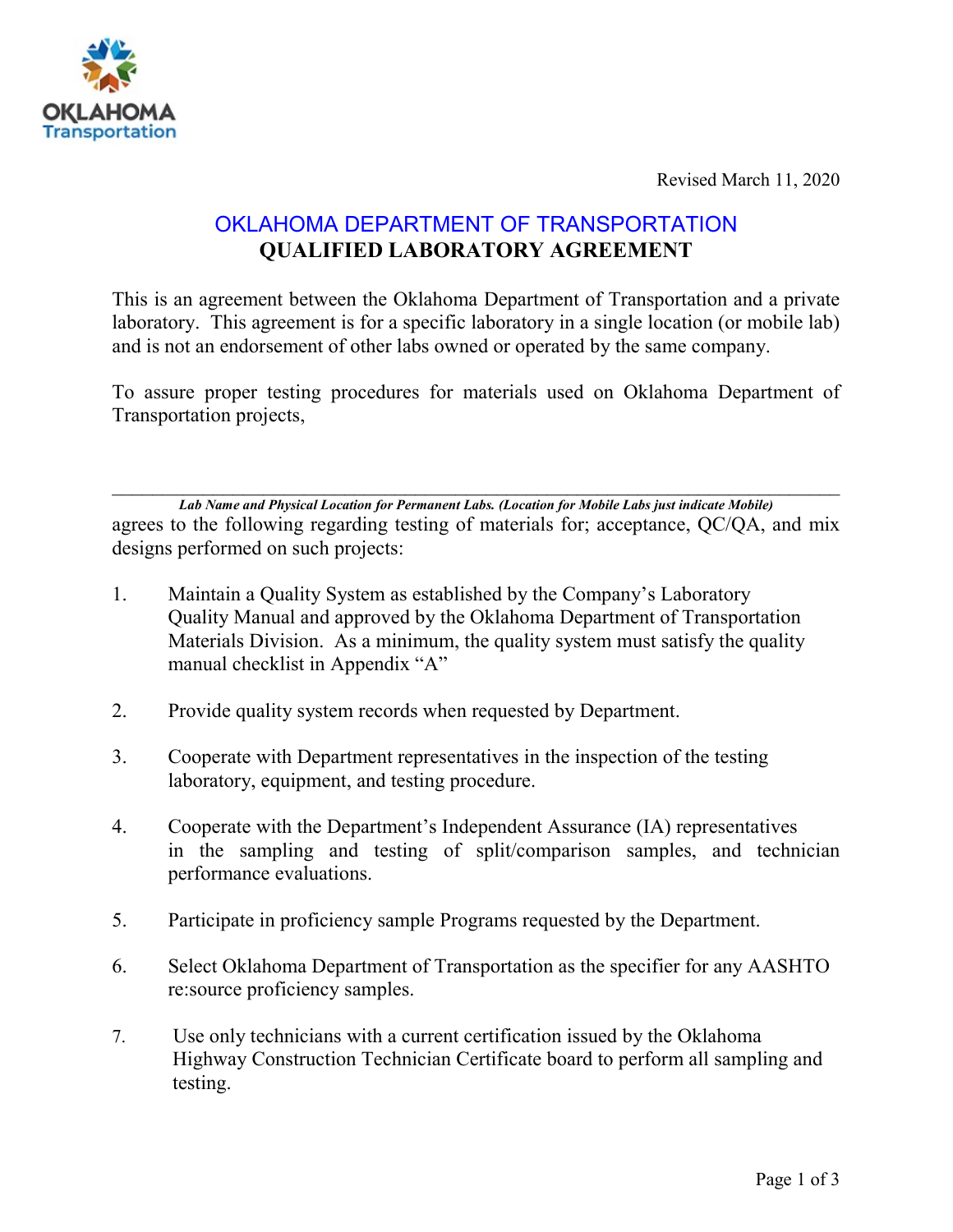- 8. Clearly show the Certification Board Seal with the responsible testing technician's number and signature on printed test reports
- 9. Correct/Respond to deficiencies in equipment or procedures within 30 days of discovery, or notification. Clearly document corrective action taken in the QM.
- 10. Inform the Materials Division Independent Assurance Branch whenever a mobile lab is moved to a new location.

The Department may suspend the laboratory's qualification when deficiencies in the Quality System are not corrected in a timely manner. Failure to notify the department of a move or change in contact information may result in laboratory suspension. The suspension will continue in effect until adequate correction of deficiencies is established to the Department's Independent Assurance Branch satisfaction.

This agreement is effective on the date signed by the Independent Assurance Supervisor and remains in effect for 2 years or until an unsatisfactory onsite inspection.

> $\frac{1}{2}$  ,  $\frac{1}{2}$  ,  $\frac{1}{2}$  ,  $\frac{1}{2}$  ,  $\frac{1}{2}$  ,  $\frac{1}{2}$  ,  $\frac{1}{2}$  ,  $\frac{1}{2}$  ,  $\frac{1}{2}$  ,  $\frac{1}{2}$  ,  $\frac{1}{2}$  ,  $\frac{1}{2}$  ,  $\frac{1}{2}$  ,  $\frac{1}{2}$  ,  $\frac{1}{2}$  ,  $\frac{1}{2}$  ,  $\frac{1}{2}$  ,  $\frac{1}{2}$  ,  $\frac{1$ Signature (Date)

 $\mathcal{L}_\text{max}$  and  $\mathcal{L}_\text{max}$  and  $\mathcal{L}_\text{max}$  and  $\mathcal{L}_\text{max}$ Name and Title (Print or Type)

 $\frac{1}{2}$  ,  $\frac{1}{2}$  ,  $\frac{1}{2}$  ,  $\frac{1}{2}$  ,  $\frac{1}{2}$  ,  $\frac{1}{2}$  ,  $\frac{1}{2}$  ,  $\frac{1}{2}$  ,  $\frac{1}{2}$  ,  $\frac{1}{2}$  ,  $\frac{1}{2}$  ,  $\frac{1}{2}$  ,  $\frac{1}{2}$  ,  $\frac{1}{2}$  ,  $\frac{1}{2}$  ,  $\frac{1}{2}$  ,  $\frac{1}{2}$  ,  $\frac{1}{2}$  ,  $\frac{1$ 

Company

APPROVED:

Kelly Steinhouse (Date) Independent Assurance Supervisor Oklahoma Department of Transportation

\_\_\_\_\_\_\_\_\_\_\_\_\_\_\_\_\_\_\_\_\_\_\_\_\_\_\_\_\_\_\_\_\_\_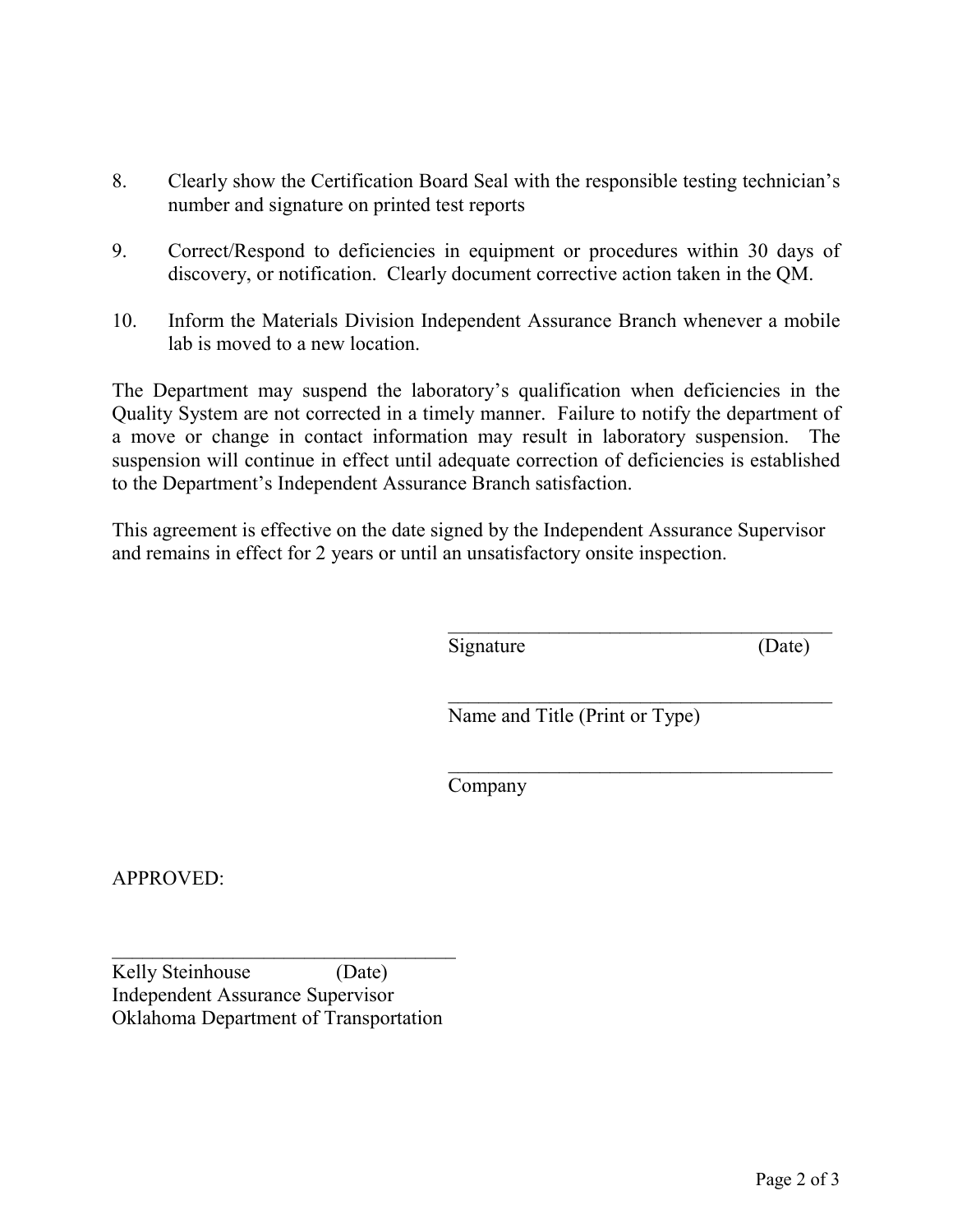Revision 3/6/2015: Changed all instances of "Materials Division" and "Materials and Research Division" to "Materials & Research Division" and all instances of "Materials Engineer" and "Materials & Research Engineer" to "Materials & Research Division Engineer". Changed name of "Materials & Research Division Engineer", located underneath the "APPROVED" line near the bottom of Page 2 of 3, from "Scott S. Seiter" to "Scott Seiter" (middle initial was incorrect).

Revision 6/16/2016: Changed all instances of "Materials and Research Division" to "Materials Division" and all instances of "Materials & Research Division Engineer" to "Materials Division Engineer". Changed the old ODOT logo to the new ODOT logo.

Revision 6/5/2017: Changed "AMRL", located in 6. (agreement term No. 6) above, to "AASHTO re:resource".

Revision 5/2/2018: Changed name from "Scott Seiter, P.E." to "Kenny Seward, P.E." and person title from "Materials Division Engineer" to "Assistant Materials Division Engineer" (located underneath the "APPROVED" line near the bottom of Page 2 of 3).

Revision 8/29/2018: Changed name from "Kenny Seward, P.E." to "Kelly Steinhouse" and person title from "Assistant Materials Division Engineer" to "Independent Assurance Supervisor" (located underneath the "APPROVED" line near the bottom of Page 2 of 3).

Revision 8/29/2018: Changed "Materials Division Liaison Branch", located in (agreement term No. 10) to "Materials Division Independent Assurance Branch".

Revision 8/29/2018: Changed "Department's Materials Division Engineer" to "Department's Independent Assurance Branch" in paragraph below (agreement term No. 10).

Revision 8/27/2019: Changed "remains in effect until an unsatisfactory onsite inspection." to "remains in effect for 2 years or until an unsatisfactory onsite inspection." located in last paragraph of Page 2.

Revision 3/11/2020: Updated old ODOT logo to new ODOT logo.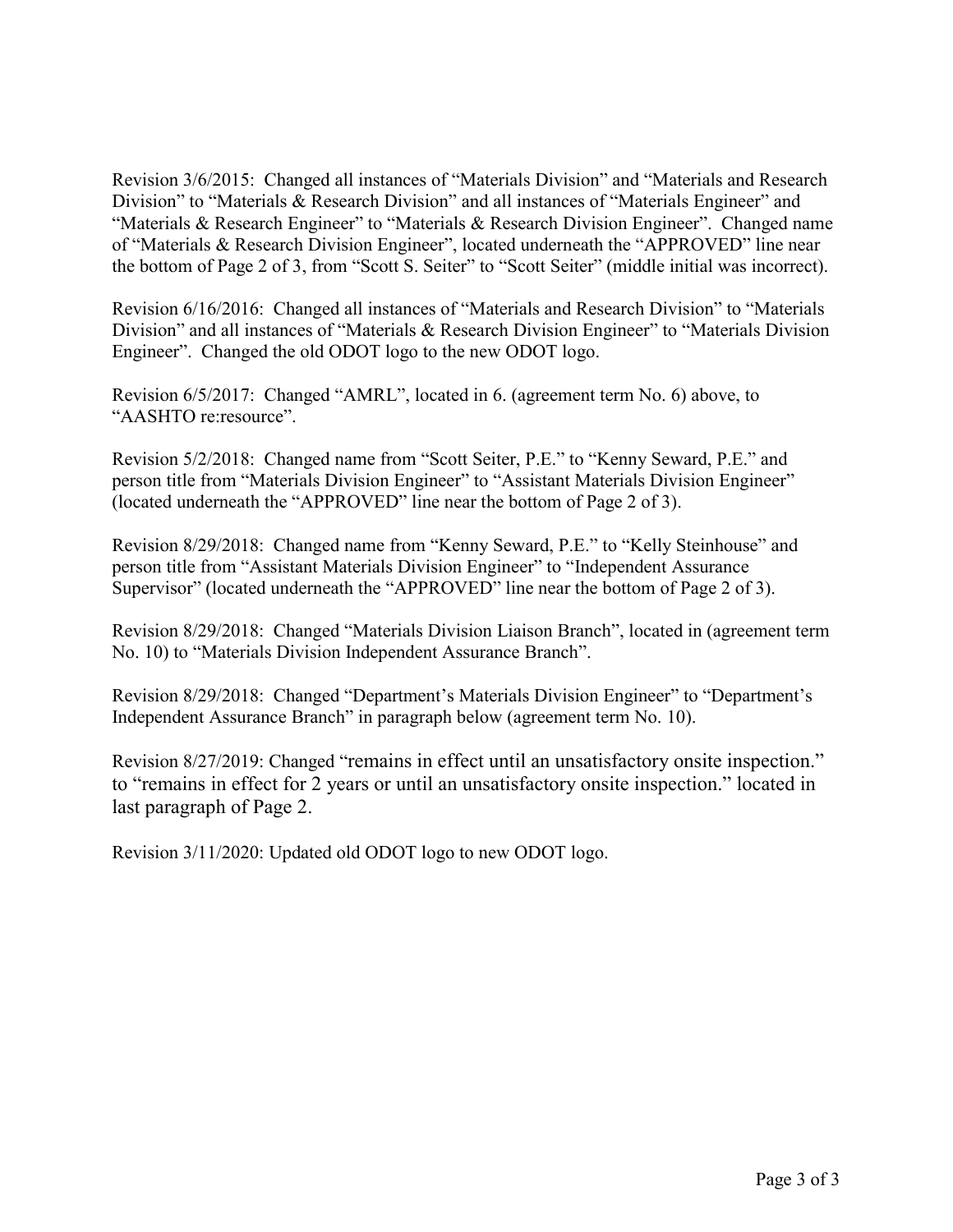Rev 03/11/20 BY VLS

Appendix A

|                       |     |                                                            |        |         |                                                                                                                                                                                                                                                                                                                                                                                                                                         | <b>Oklahoma Department Of Transportation</b>                                                  |                                                                                             |  |  |  |
|-----------------------|-----|------------------------------------------------------------|--------|---------|-----------------------------------------------------------------------------------------------------------------------------------------------------------------------------------------------------------------------------------------------------------------------------------------------------------------------------------------------------------------------------------------------------------------------------------------|-----------------------------------------------------------------------------------------------|---------------------------------------------------------------------------------------------|--|--|--|
| <b>Transportation</b> |     |                                                            |        |         |                                                                                                                                                                                                                                                                                                                                                                                                                                         | <b>Lab Audit Review / Lab Manual Review</b>                                                   |                                                                                             |  |  |  |
|                       |     |                                                            |        |         | <b>Lab Name</b>                                                                                                                                                                                                                                                                                                                                                                                                                         | <b>Lab Manager</b>                                                                            | <b>Const Res Lab</b>                                                                        |  |  |  |
|                       |     |                                                            |        |         |                                                                                                                                                                                                                                                                                                                                                                                                                                         |                                                                                               | <b>Portable</b><br><b>Permanent</b>                                                         |  |  |  |
|                       |     |                                                            |        |         | 1 SiteManager#                                                                                                                                                                                                                                                                                                                                                                                                                          |                                                                                               | Lab ID#                                                                                     |  |  |  |
|                       |     |                                                            |        |         |                                                                                                                                                                                                                                                                                                                                                                                                                                         |                                                                                               |                                                                                             |  |  |  |
|                       |     |                                                            |        |         | 2 SiteManager#                                                                                                                                                                                                                                                                                                                                                                                                                          |                                                                                               | Lab ID#                                                                                     |  |  |  |
|                       |     |                                                            |        |         |                                                                                                                                                                                                                                                                                                                                                                                                                                         |                                                                                               |                                                                                             |  |  |  |
| Question              | Yes | $\frac{1}{2}$                                              | $\leq$ | Comment |                                                                                                                                                                                                                                                                                                                                                                                                                                         | <b>Questions</b>                                                                              |                                                                                             |  |  |  |
|                       |     |                                                            |        |         |                                                                                                                                                                                                                                                                                                                                                                                                                                         | <b>AASHTO R-18 General Information</b>                                                        |                                                                                             |  |  |  |
| 1                     |     |                                                            |        |         | Design Lab)                                                                                                                                                                                                                                                                                                                                                                                                                             |                                                                                               | Laboratory would like to be qualified for. (Aggregates, Asphalt, Concrete, Soils or Asphalt |  |  |  |
| 2                     |     |                                                            |        |         |                                                                                                                                                                                                                                                                                                                                                                                                                                         | Physical Location if mailing address is different: (Zip Code)                                 |                                                                                             |  |  |  |
| 3                     |     |                                                            |        |         | Mailing Address: (Zip Code)                                                                                                                                                                                                                                                                                                                                                                                                             |                                                                                               |                                                                                             |  |  |  |
| 4                     |     | Contact Information? (Phone number, Fax Number, and Email) |        |         |                                                                                                                                                                                                                                                                                                                                                                                                                                         |                                                                                               |                                                                                             |  |  |  |
| 5                     |     |                                                            |        |         | Documentation of Biographical Sketch of lab (Chain of Command)                                                                                                                                                                                                                                                                                                                                                                          |                                                                                               |                                                                                             |  |  |  |
| 6                     |     |                                                            |        |         | The laboratory shall maintain records of technician training and competency evaluation<br>activities. The records shall include the test method for which the technician was<br>evaluated, the date on which competence was determined or confirmed, the name of the<br>individual who evaluated the technician's competency, and comments about the training<br>or competency evaluation activity. (IA evaluation checklist will work) |                                                                                               |                                                                                             |  |  |  |
| 7                     |     | Proof of technician certification by the OHCMTCB?          |        |         |                                                                                                                                                                                                                                                                                                                                                                                                                                         |                                                                                               |                                                                                             |  |  |  |
| 8                     |     |                                                            |        |         | Is applicable lab equipment, calibrated with specified frequency listed in AASHTO R-18<br>tables A1.1 through A1.8 or in accordance with lab's QM whichever is less?                                                                                                                                                                                                                                                                    |                                                                                               |                                                                                             |  |  |  |
| 9                     |     |                                                            |        |         | Master inventory list of all major and surplus equipment with serial numbers, model, last<br>calibration dates, current calibration dates.                                                                                                                                                                                                                                                                                              |                                                                                               |                                                                                             |  |  |  |
| 10                    |     |                                                            |        |         | days?                                                                                                                                                                                                                                                                                                                                                                                                                                   | Document that lab resolved its equipment issues, and malfunction of equipment in 30<br>Page 1 |                                                                                             |  |  |  |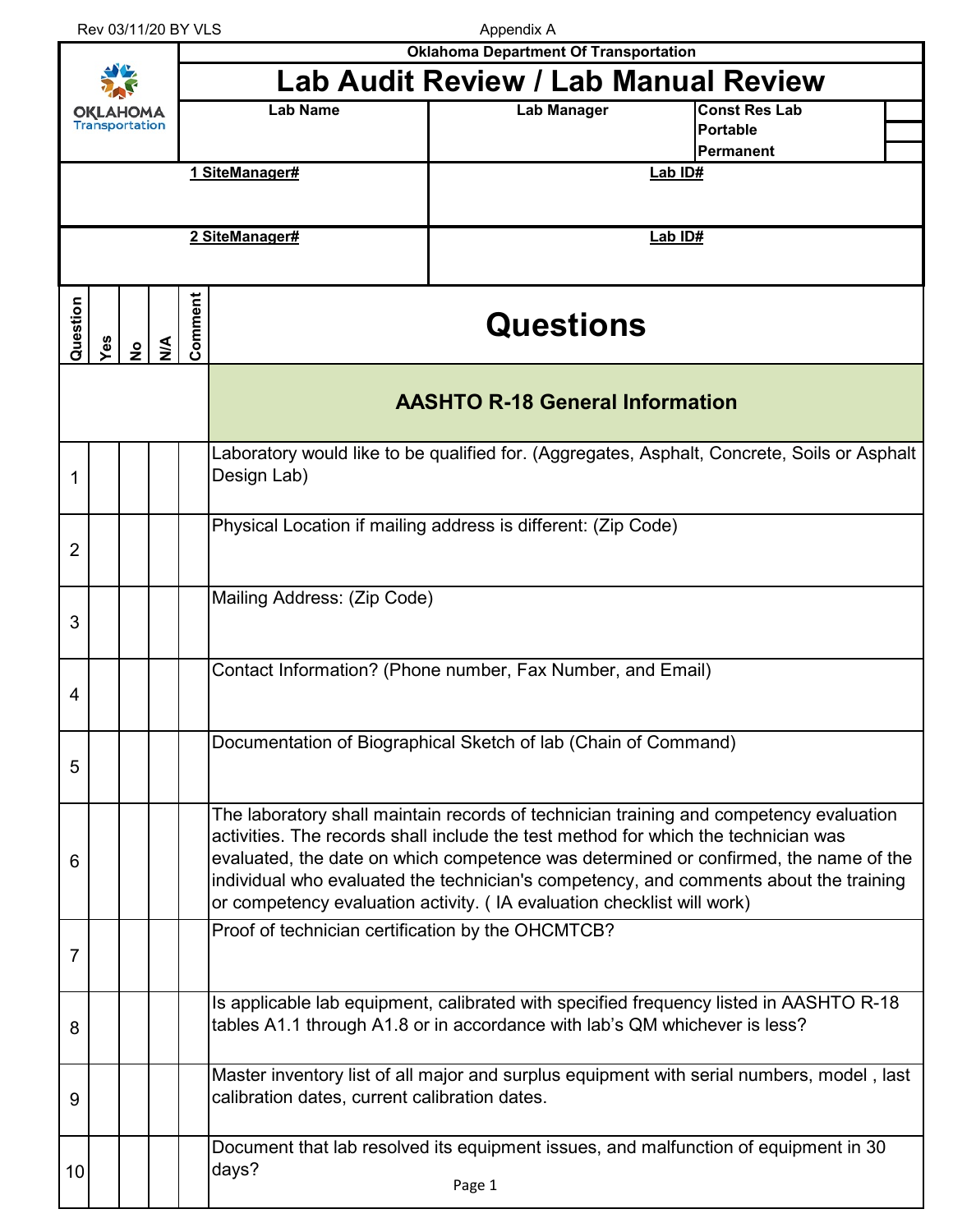| 11 |  | Document in the QM Manual stating how AASHTO and OHDL manuals are<br>accessed?(book or internet)   |
|----|--|----------------------------------------------------------------------------------------------------|
| 12 |  | Documentation of AASHTO re: source test results? (if applicable)                                   |
| 13 |  | Documentation of Calibration Records for each Nuclear Gauge?                                       |
| 14 |  | AASHTO re:source Number.                                                                           |
| 15 |  | Current calibration records for each pieces of equipment document on the master<br>inventory list. |
|    |  | ***** Note make sure all out of service equipment is marked and stored separately.                 |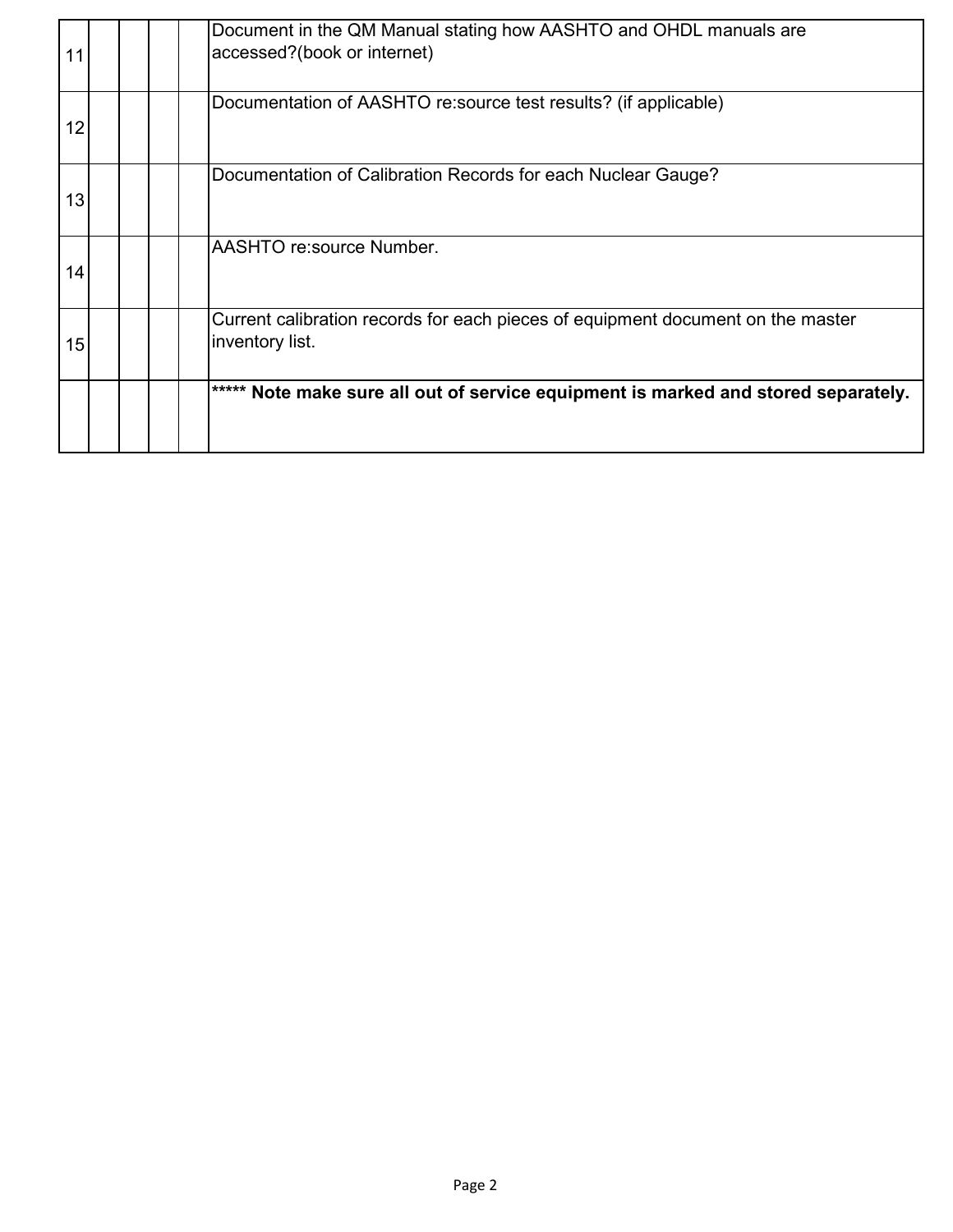| Question | Yes | $\frac{1}{2}$ | $\frac{4}{2}$ | Comment | <b>Questions</b>                                                                                                                      |  |  |  |                   |
|----------|-----|---------------|---------------|---------|---------------------------------------------------------------------------------------------------------------------------------------|--|--|--|-------------------|
|          |     |               |               |         |                                                                                                                                       |  |  |  | <b>Aggregates</b> |
| 16       |     |               |               |         | (R 76) - Does lab have aggregate splitter with correct number of size openings and what<br>type of splitter used?(for various sizes)  |  |  |  |                   |
| 17       |     |               |               |         | (T 27) Sieve Analysis of Fine and Coarse Aggregates - Oven, Balance, Sieves, Mech.<br>Sieve Shaker. Are sieves in good working order? |  |  |  |                   |
| 18       |     |               |               |         | (T 11) - Balance, Sieves, Oven, Container and Wetting Agent.                                                                          |  |  |  |                   |
| 19       |     |               |               |         | Does lab have right number of sieves to run various aggregate samples and are sieves in<br>good working order.                        |  |  |  |                   |
| Question | Yes | $\frac{1}{2}$ | $\frac{4}{5}$ | Comment | <b>Questions</b>                                                                                                                      |  |  |  |                   |
|          |     |               |               |         | <b>Concrete</b>                                                                                                                       |  |  |  |                   |
| 20       |     |               |               |         | (T 23) - Does lab have adequate curing tanks or wet room for concrete cylinders?                                                      |  |  |  |                   |
| 21       |     |               |               |         | (T 22) - On site Documentation of Neoprene Pad usage.                                                                                 |  |  |  |                   |
| 22       |     |               |               |         | (T 152) - On site Documentation of Air Meter calibration records.                                                                     |  |  |  |                   |
| 23       |     |               |               |         | (T 22) - Does lab have concrete cylinder breaker machine and what type of breaker?                                                    |  |  |  |                   |
| 24       |     |               |               |         | (C1064) - On site Documentation of thermometer calibration records.                                                                   |  |  |  |                   |
| 25       |     |               |               |         | (T 121) Concrete Unit Weight - Unit Weight Measure, Tamping Rods, Balance, Mallet,<br>Strike Off Plate and Scoop.                     |  |  |  |                   |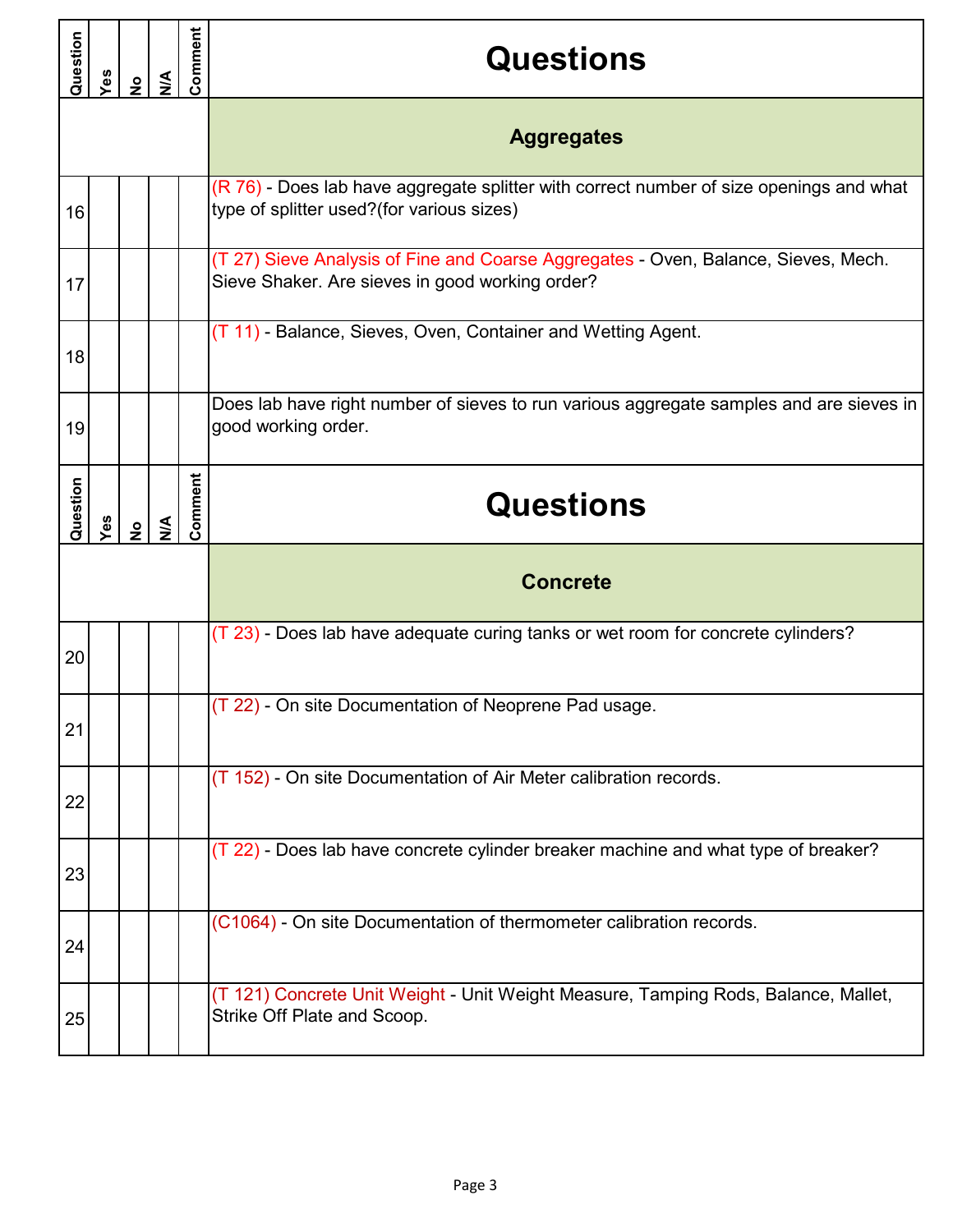| Question | Yes | $\frac{1}{2}$ | $\mathbb{S}$  | Comment | Soil                                                                                                                                                                                                                                              |  |  |
|----------|-----|---------------|---------------|---------|---------------------------------------------------------------------------------------------------------------------------------------------------------------------------------------------------------------------------------------------------|--|--|
| 26       |     |               |               |         | (R-58) Dry Preparation of Soil Sample - Pulverizing Apparatus: Mortar and rubber coated<br>Pestle, Mechanical Device with rubber coated Muller or other Apparatus that will not<br>reduce the size of the individual grains. Splitter and Sieves. |  |  |
| 27       |     |               |               |         | (T 88) Particle Size Analysis of Soils - Mechanical Mixer and Dispersion Cup, Dispersing<br>Agent, Sieves, Shaker, Balance, Oven and Containers.                                                                                                  |  |  |
| 28       |     |               |               |         | (T-89) Liquid Limit - Liquid Limit Apparatus, Mixing Dish, Small Spatula, Balance, Oven<br>and Containers.                                                                                                                                        |  |  |
| 29       |     |               |               |         | (T-90) Plastic Limit - Large Glass Plate, Mixing Dish, Spatula, Balance, Oven and<br>Containers.                                                                                                                                                  |  |  |
| 30       |     |               |               |         | (T-99) 4"and 6" Proctor Molds, 5.5lb Hammer with 12" drop, Balance, Straight Edge with<br>beveled edge, Mixing Tools, Containers and Sieves.                                                                                                      |  |  |
| 31       |     |               |               |         | (T-180) 6" Proctor Mold 10lb Hammer with 18" drop, Balance, Straight Edge with beveled<br>edge, Mixing Tools, Containers and Sieves.                                                                                                              |  |  |
| Question |     |               |               | Comment | <b>Questions</b>                                                                                                                                                                                                                                  |  |  |
|          | Yes | $\frac{1}{2}$ | $\frac{4}{2}$ |         |                                                                                                                                                                                                                                                   |  |  |
|          |     |               |               |         | <b>Asphalt Design</b>                                                                                                                                                                                                                             |  |  |
| 32       |     |               |               |         | Are sieves in good working order?                                                                                                                                                                                                                 |  |  |
| 33       |     |               |               |         | (T84) Specific Gravity and Absorption of Fine Aggregate - Balance, Pycnometer, Mold,<br>and Tamper.                                                                                                                                               |  |  |
| 34       |     |               |               |         | (T85) Specific Gravity and Absorption of Coarse Aggregate - Balance, Sample Container,<br>Water Tank.                                                                                                                                             |  |  |
| 35       |     |               |               |         | (T-283) Moisture Induced Damage - Freezer, Heatable Bath, Timer, and Compression<br>Machine with Correct Head.                                                                                                                                    |  |  |
| 36       |     |               |               |         | (T-304) Uncompacted Void Content of Fine Aggregate - Cylindrical Measure and Funnel<br>with Funnel Stand, Glass Plate, Pan & Spatula, Balance.                                                                                                    |  |  |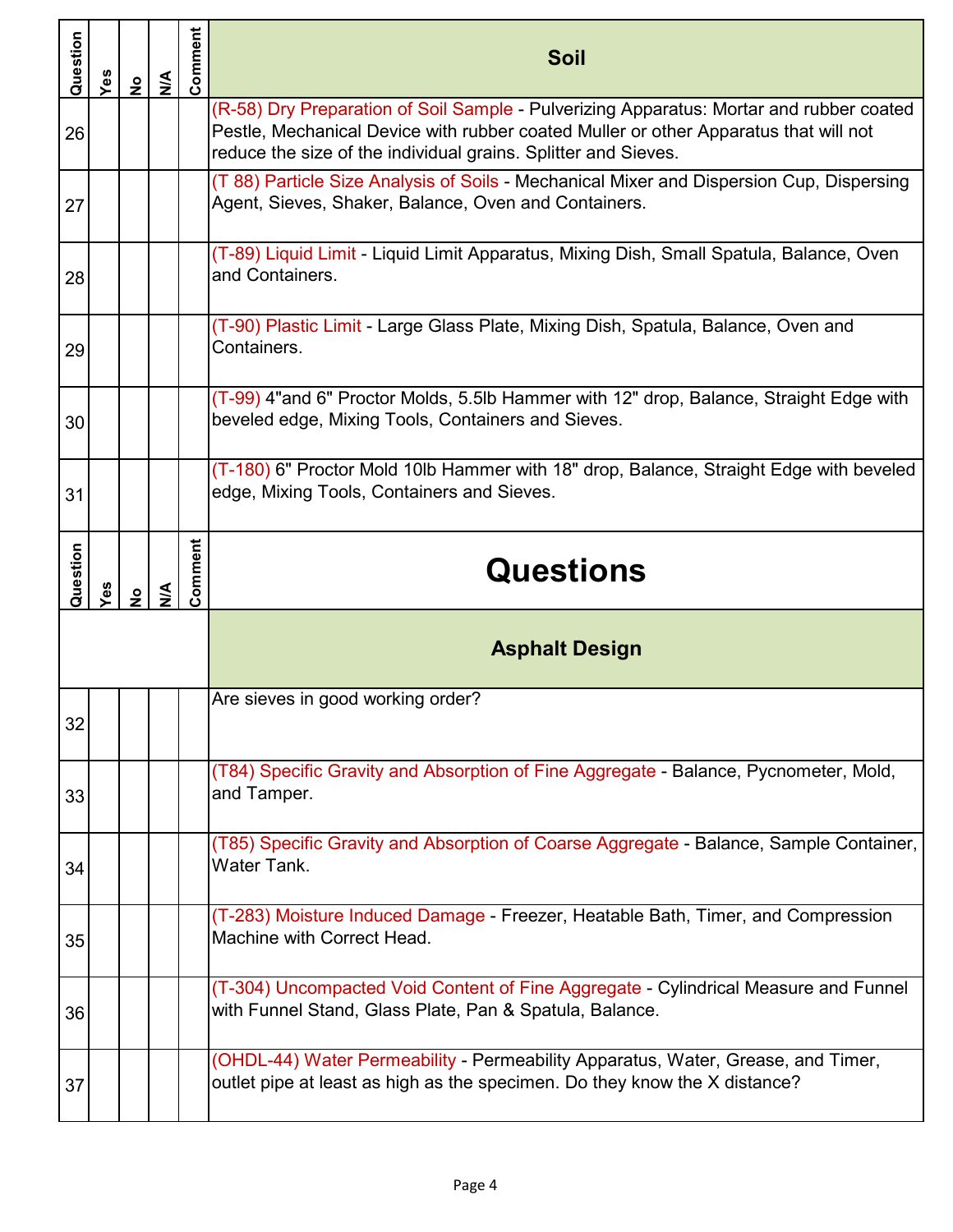| Question | Yes | $\frac{9}{2}$ | $\sum_{i=1}^{n}$ | Comment | <b>Asphalt</b>                                                                                                                                                                                                                   |  |
|----------|-----|---------------|------------------|---------|----------------------------------------------------------------------------------------------------------------------------------------------------------------------------------------------------------------------------------|--|
| 38       |     |               |                  |         | Are sieves in good working order?                                                                                                                                                                                                |  |
| 39       |     |               |                  |         | (T 30) Mechanical Analysis of Extracted Aggregate - Sieves, Balance, Mechanical Sieve<br>Shaker, Oven and Wetting agent.                                                                                                         |  |
| 40       |     |               |                  |         | (OHD L-14 & T 166) Bulk Spec. Gravity of SSD Asphalt. Spec. - Balance, Oven, Suitable<br>Suspension Apparatus with Holder, A Thin Wire, Water Bath and Thermometer. Vacuum<br>Device such as CoreDry if using R 79 to dry cores. |  |
| 41       |     |               |                  |         | (T 209) Rice's - Large Flask or Equivalent Container, Balance, Vacuum Pump,<br>Manometer, Mech. Shaker and Timer.                                                                                                                |  |
| 42       |     |               |                  |         | (OHD L-26) Asphalt Content by Ign. Method - Vented Ignition Oven, Balance, Basket for<br>Ignition Oven and Oven.                                                                                                                 |  |
| 43       |     |               |                  |         | (T 312) Gyratory - Gyratory, Balance, Oven, Suitable Suspension Apparatus with Holder,<br>A Thin Wire, Water Bath and Thermometer.                                                                                               |  |
| 44       |     |               |                  |         | (T 176) Sand Equivalent - Shaker, Cylinders, Timer, Tins, Straight Edge and Solution.                                                                                                                                            |  |
| 45       |     |               |                  |         | (OHD L-45) - Corelok, Bags, Balance, Water Bath and Thermometer. Does lab have<br>Corelok present? (If not where are cores tested when >2.0% moisture)                                                                           |  |